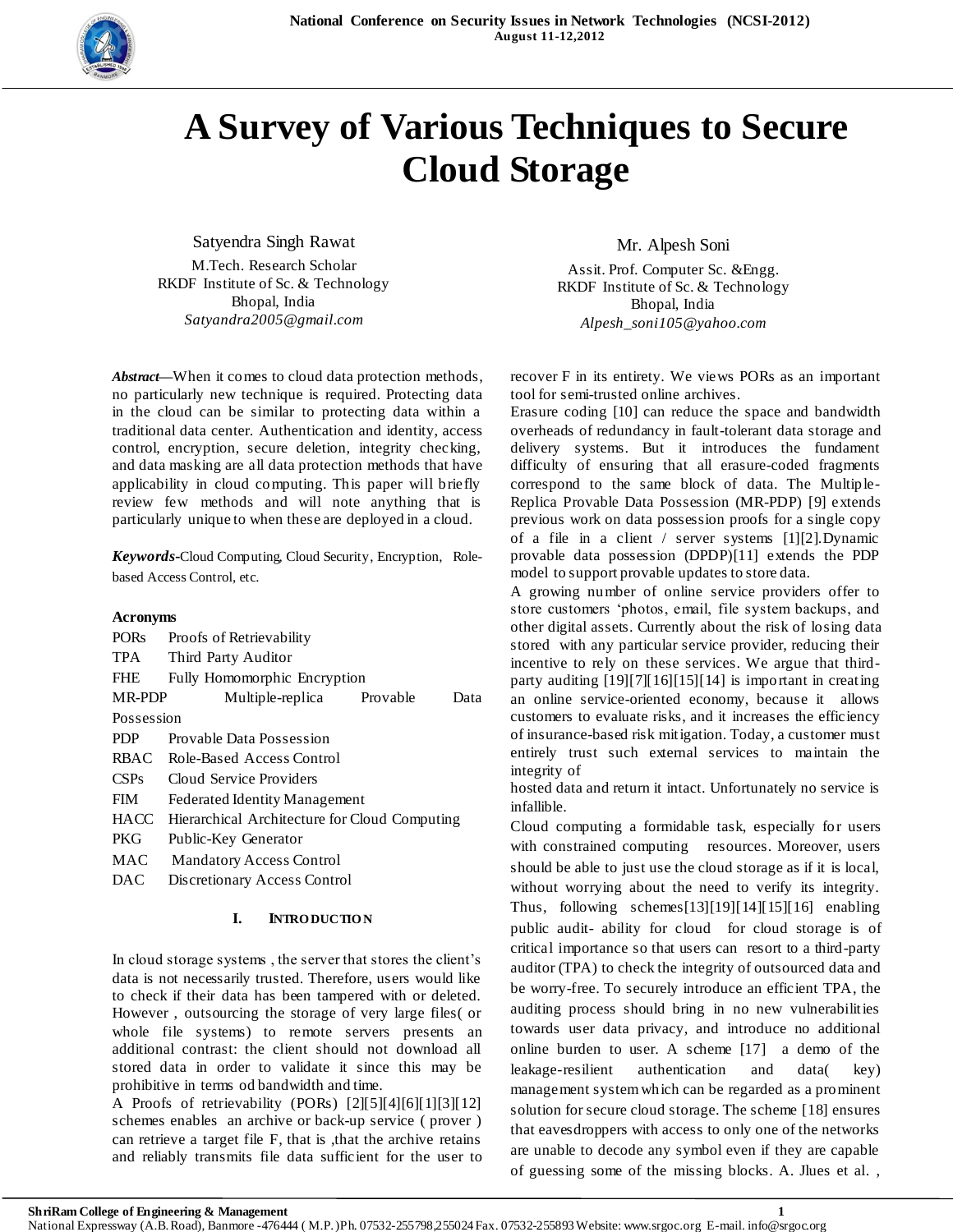

argue[20] that Cryptography alone can't enforce the privacy demanded by common cloud computing services, even with such powerful tools as fully homomorphic encryption(FHE).

## **II. CLO UD DATA PRO TECTIO N METHO DS**

# *A.* **Authentication and Identity**

Maintaining confidentiality, integrity, and availability for data security is a function of the correct application and configuration of familiar network, system, and application security mechanisms at various levels in the cloud infrastructure. Among these mechanisms [22][21][23] are a broad range of components that implement authentication and access control. Authentication of users and even of communicating systems is performed by various means, but underlying each of these is cryptography.

Authentication of users takes several forms [27][29], but all are based on a combination of *authentication factors*: something an individual knows (such as a password), something they possess (such as a security token), or some measurable quality that is intrinsic to them (such as a fingerprint). Single factor authentication is based on only one authentication factor. Stronger authentication requires additional factors; for instance, two factor authentications is based on two authentication factors (such as a pin and a fingerprint).

Authentication is usually predicated on an underlying identity infrastructure. The most basic scheme is where account information for one or a s mall number Cloud Data Security: Sensitive Data Categorization 137 of users is kept in flat files that are used to verify identity and passwords, but this scheme does not scale to more than a very few systems. A full discussion of identity and access controls is beyond the scope of this paper, but the key to effective access controls is the centralization of identity. One problem with using traditional identity approaches in a cloud environment is faced when the enterprise uses multiple cloud service providers (CSPs). In such a use case, synchronizing identity information with the enterprise is not scalable. Another set of problems arises with traditional identity approaches when migrating infrastructure toward a cloud-based solution.

Infrastructure tends to employ domain-centric identity approaches that do not allow for looser alignment such as with partnership. For these reasons, federated identity management (FIM) is an effective foundation for identity in cloud computing. However, federated identity uses a claim-based token model, which entails a departure for traditional schemes. However, traditional identity needs can still be supported by a federated token model.

# *B.* **Access Control Techniques**

Access control mechanis ms [25][26] are a key means by which we maintain a complex IT environment that reliably supports separation and integrity of different levels or categories of information belonging to multiple parties. But access controls do not stand on their own; they are

supported by many other security capabilities, access control is dependent on an identity management capability that meets the needs for the implementation.

When we discuss access controls, we refer to:

- Subjects which are people or processes acting on their behalf
- $\bullet$ Objects such as files or other resources (a directory, device, or service of some sort)

Access controls are generally described as either discretionary or non-discretionary, and the most common access control models are:

*Discretionary Access Control (DAC).* In a system, every object has an owner. With DAC, access control is determined by the owner of the object who decides who will have access and what privileges they will have. Permission management in DAC can be very difficult tomaintain; furthermore, DAC does not scale well beyond small sets of users.

*Role Based Access Control (RBAC) [30][31].* Access policy is determined by the system. Where with MAC access is based on subject trust or *clearance*, with RBAC [27][28][29] access is based on the role of the subject. A subject can access an object or execute a function only if their set of permissions—or role—allows it.

*Mandatory Access Control (MAC).*Access policy is determined by the system and is implemented by sensitivity labels, which are assigned to each subject and object. A subject's label specifies its level of trust, and an object's label specifies the level of trust that is required to access it. If a subject is to gain access to an object, the subject label must dominate—be at least as high as—the object label.

Finally, although these three access models vary in fundamental ways, they are not inherently incompatible and can be combined in different ways. As implemented, DAC generally includes a set of ownership representations (in UNIX: User, Group and Other), a set of permissions (again, in UNIX: Read, Write, Execute), and an access control list (ACL), which would list individuals and their access modes to the object, groups, and others.

Although this use of DAC may be easy to setup for a resource, as soon as there is any turnover in personnel or when the list of individuals grows, the scheme becomes unwieldy. By contrast, MAC-based enforcement scales to global user populations. Figure-1 depicts this point by contrasting MAC with discretionary access controls (DAC) and role-based access controls (RBAC). As shown in Figure-1 MAC scales better for data security than other schemes do.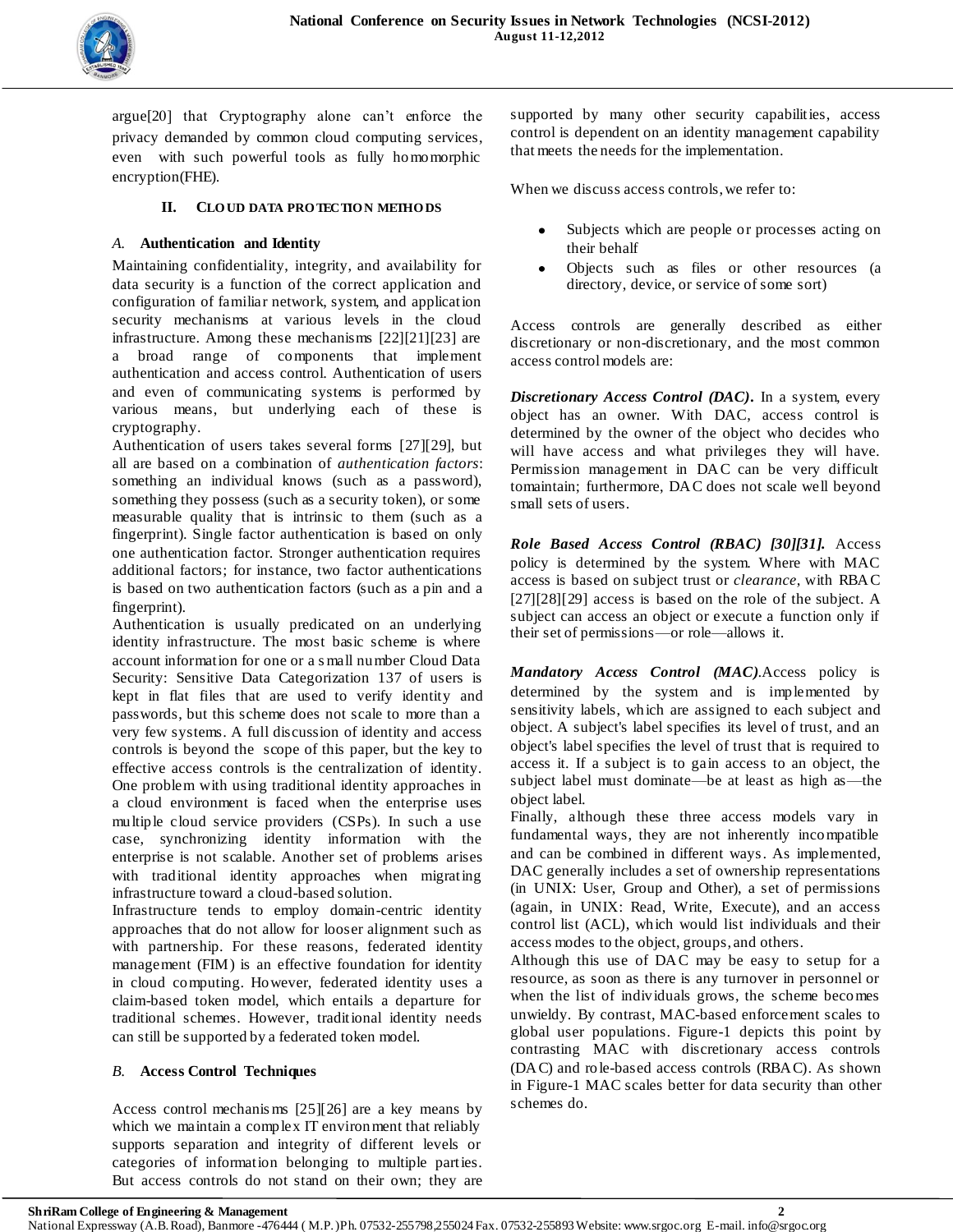



**FIGURE-1** MAC scales better for data security than other schemes do.

#### *C.* **Data Categorization and the Use of Data Labels**

Putting in place effective and appropriate controls for information systems requires an understanding of the nature of the information. In this regard, sensitive or otherwise valuable data should be categorized to support data security. By identifying data according to sensitivity, one can implement various strategies to better protect such data. Unfortunately, understanding what other cloud data may require protection may not always be clear.

Data that a user chooses to store in the cloud may not require protection if it is not sensitive or if it can easily be recovered.

But generally, protecting data is a universal requirement regardless of its value, if for no other reason than failing to do so leads to all manner of complexity, consequence, and mischief.

In identifying and categorizing data, what we face is a multifaceted problem. Besides identifying classes of information that are sensitive or otherwise have value and labeling such information according to its characteristics, we need to protect such data, usually by means such as file permissions, encryption, or more sophisticated container approaches. We also need identity-based access controls to support organizational access policies.

Procedures are also necessary for security across phases of the data life cycle, for instance, to limit exposure of such data when we create copies or backups. Also, we need mechanis ms to detect when the valuable resource is accessed in ways that warrant concern.

Data or information labeling[25][26] is one information security technique that has been used to great success for classified information such as the hierarchical categories of Unclassified, Confidential, Secret, Top Secret, and Compartmented. Labeling also supports non-classified and non-hierarchical categories such as Finance, Business Strategy, and Human Resources. The objective of information identification and categorization is to put in place an information-centric framework for controls and data handling.

enforcement for U.S. Department of Defense style mandatory access controls (MAC). Briefly, this amounts to sophisticated access enforcement by the OS and network controls.

At the heart of MAC-based security are two concepts. First, every file, discrete piece of data or network connection is marked to bound its security level with a label that the OS uses to enforce access. Second, every subject (user or process acting on behalf of a user) has a set of permissions including clearances and roles. The OS mediates all operations that subjects perform against data enforcing complex logical security operations. Although this may sound complex, and while such enforcement technology must be implemented with correctness and completeness, the concept is quite simple and the benefits enable a simplification of what otherwise would be highly complex and prone to error alternative implementations.

*The Ostrich Approach (or How I Learned to Hide My Head in the Sand).*In contrast to identifying sensitive data, there are many consequences when you uniformly treat all data as being equal in sensitivity or value. Without any data sensitivity oriented controls, a relatively s mall percentage of sensitive data is mixed in with far more nonsensitive data and is accessible to anyone with overall access. Failing to identify sensitive data complicates incident resolution and can be problematic when compromised data includes data subject to regulatory controls.

There is one misguided school of thought about this, and it can be described as the notion of hiding valuables in plain sight and hoping for the best. This is a strategy that is doomed even at the level of an individual computer used by multiple parties.

By example, one might think that credit card data can be discretely squirreled away in a file and almost impossible to locate via a search if the file system has enough files. However, such data follows defined regular patterns both in terms of the number of digits and key digits of the number. Searching for well-known strings is trivial with a computer, and because of this, several pieces of spyware do exactly that by first identifying strings such as a credit card number or a social security number and then extracting enough characters around these prizes to obtain expiration date, associated names, and along with other personal data.

*Over Use of Classification.*A second problem with sensitive information is a common inclination to classify or label everything as sensitive or for instance *secret*. But over classification can lead to a reduction in care in handling actually sensitive data. What we need is a balance in managing sensitive information and sound strategies for protecting the data.

## *D. Application of Encryption for Data at Rest and in Motion*

SELinux and Trusted Solaris are two example operating systems that support information categorization and access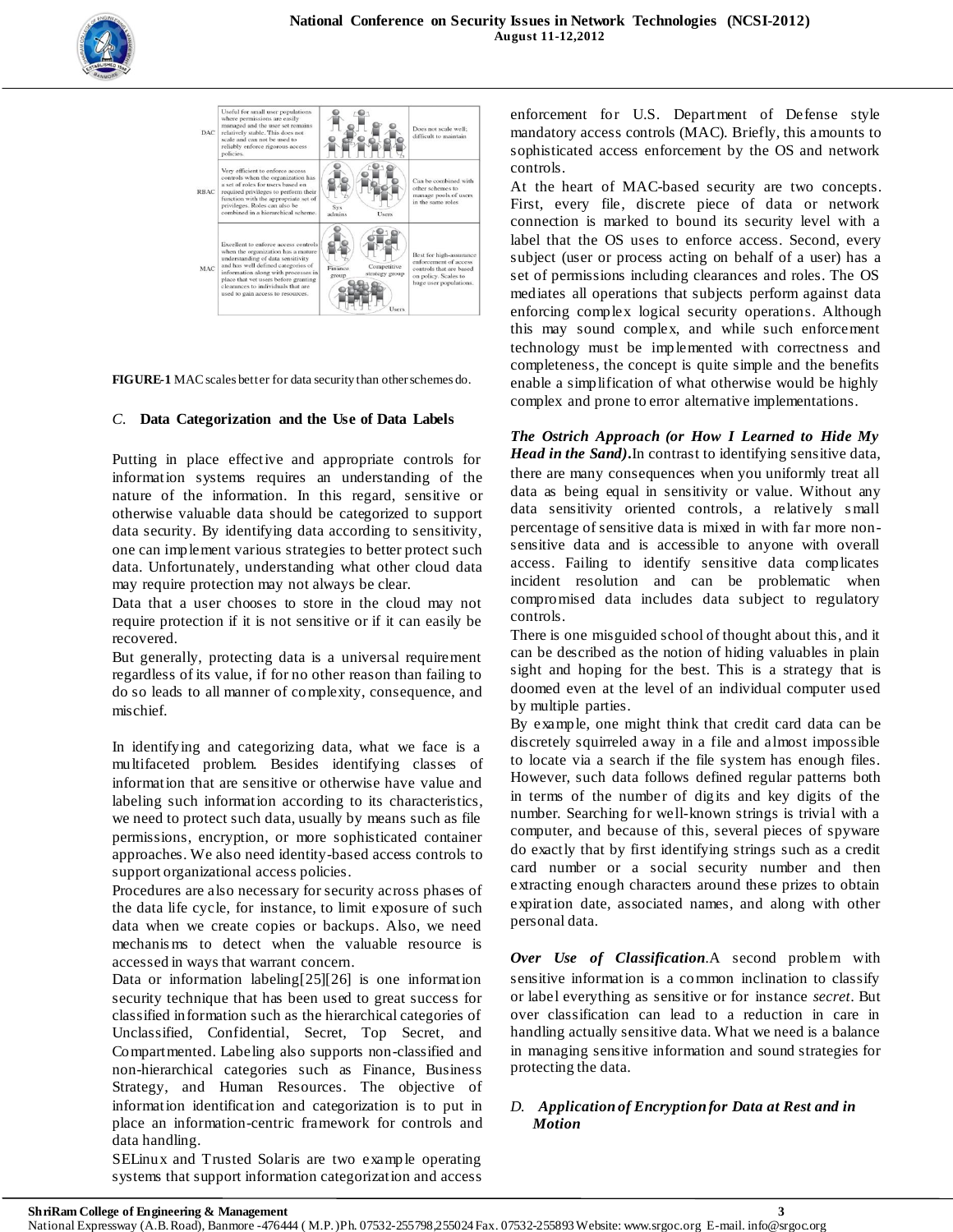

Encryption [22][21][23] is a key component to protect data at rest in the cloud. Employing appropriate strength encryption is important: Strong encryption is preferable when data at rest has continuing value for an extended time period. If such long-term value encrypted data is obtained by a third party and if they have an extensive period of time to break or *crack* the encryption, then the reward can be well worth the effort.

There are multiple ways of encrypting data at rest. Following is an outline of various forms of encryption that serve as protection methods for securing data at rest in the cloud.

*Full Disk:* Encryption of data at the disk level the operating system, the applications in it, and the data the applications use are all encrypted simply by existing on a disk that is encrypted. This is a brute-force approach to encrypt data since everything is encrypted, but this also entails performance and reliability concerns. If encryption is not done at the drive hardware level, then it can be very taxing on a system in terms of performance. Another consideration is that even minor disk corruption can be fatal as the OS, applications, and data.

*Directory Level (or Filesystem).* In this use of encryption, entire data directories are encrypted or decrypted as a *container*. Access to files requires use of encryption keys. This approach can also be used to segregate data of identical sensitivity or categorization into directories that are individually encrypted with different keys.

- *File Leve:.* Rather than encrypting an entire hard drive or even a directory, it can be more efficient to encrypt individual files.
- *Application Level:*The application manages encryption and decryption of applicationmanaged data.

Critical to implementing any of these forms of encryption is the need to manage the keys that are used to encrypt and decrypt data. In addition, identifying recovery methods for when encryption keys are lost needs to be considered. When a key is lost or not available, it is important to know what options are available to recover the data for instance, do backups exist?

Also, consider the potential for side channel attacks with encryption. Simply defined, side channel attacks are attacks that target the operating nature (or environment) where the encryption is occurring in contrast to exploiting the encryption mechanisms themselves. In the context of cloud security, side channels may potentially exist by virtue of operating within the same physical infrastructure and using shared resources with other subscribers. The site sidechannelattacks.com has an extensive list of different types of side channel attacks.

*Application of Encryption for Data in Motion.* The two goals of securing data in motion are preventing data from being tampered with (integrity) and ensuring that data remains confidential while it is in motion. Other than the sender and the receiver, no other party observing the data should be able to either make sense of the data or alter it. The most common way to protect data in motion is to utilize encryption combined with authentication to create a conduit in which to safely pass data to or from the cloud.

Encryption is used to assure that if there was a breach of communication integrity between the two parties that the data remains confidential. Authentication is used to assure that the parties communicating data are who they say they are. Common means of authentication themselves employ cryptography in various ways. Transferring data via programmatic means, via manual file transfer, or via a browser using HTTPS, TLS, or SSL are the typical security protocols used for this purpose. A PKI is used to authenticate the transaction (trusted root CAs), and encryption algorithms are used to protect the payload.

The following encryption Techniques are used in cloud computing.

*Proxy Re-encryption [21].*A proxy re-encryption algorithm transforms cipher-text  $c_{k1}$  to cipher-text  $c_{k2}$  with a key  $rk_{k1\rightarrow k2}$  without revealing the corresponding cleartext, where  $c_{k1}$  and  $c_{k2}$  can only be decrypted by different key k1 and k2, respectively, and  $rk_{k1\rightarrow k2}$  is a re-key issued by another party, e. g., the originator of cipher-text  $c_{k1}$ .

*Identity-based Encryption for Hierarchical architecture for cloud computing ( HACC)[32].*In the cloud computing ,communications among the users are frequent. To achieve the secure communication , it is important to propose an encryption and signature schemes. Therefore, an Identity-Based Encryption (IBE) and Identity-Based Signature (IBS) schemes for HACC in the following.

Identity-Based Encryption is based on the above Root Private-Key Generator ( PKG) setup, Lower-level setup and User-level setup algorithms. It is composed of encryption and decryption.

Identity-Based Signature is also based on the above Root Private-Key Generator setup, Lower-level setup and Userlevel setup algorithms. It incorporates two algorithms: signature and verification.

*Key Policy Attribute-Based Encryption( KP-ABE).*KP-ABE [33] is a public key cryptography primitive for oneto-many communications. In KP-ABE, data are associated with attributes for each of which a public key component is defined .The encryptor associates the set of attributes to the message by encrypting it with the corresponding public key components. Each user is assigned an access structure which is usually defined as an access tree over data attributes, i.e., interior nodes of the access tree are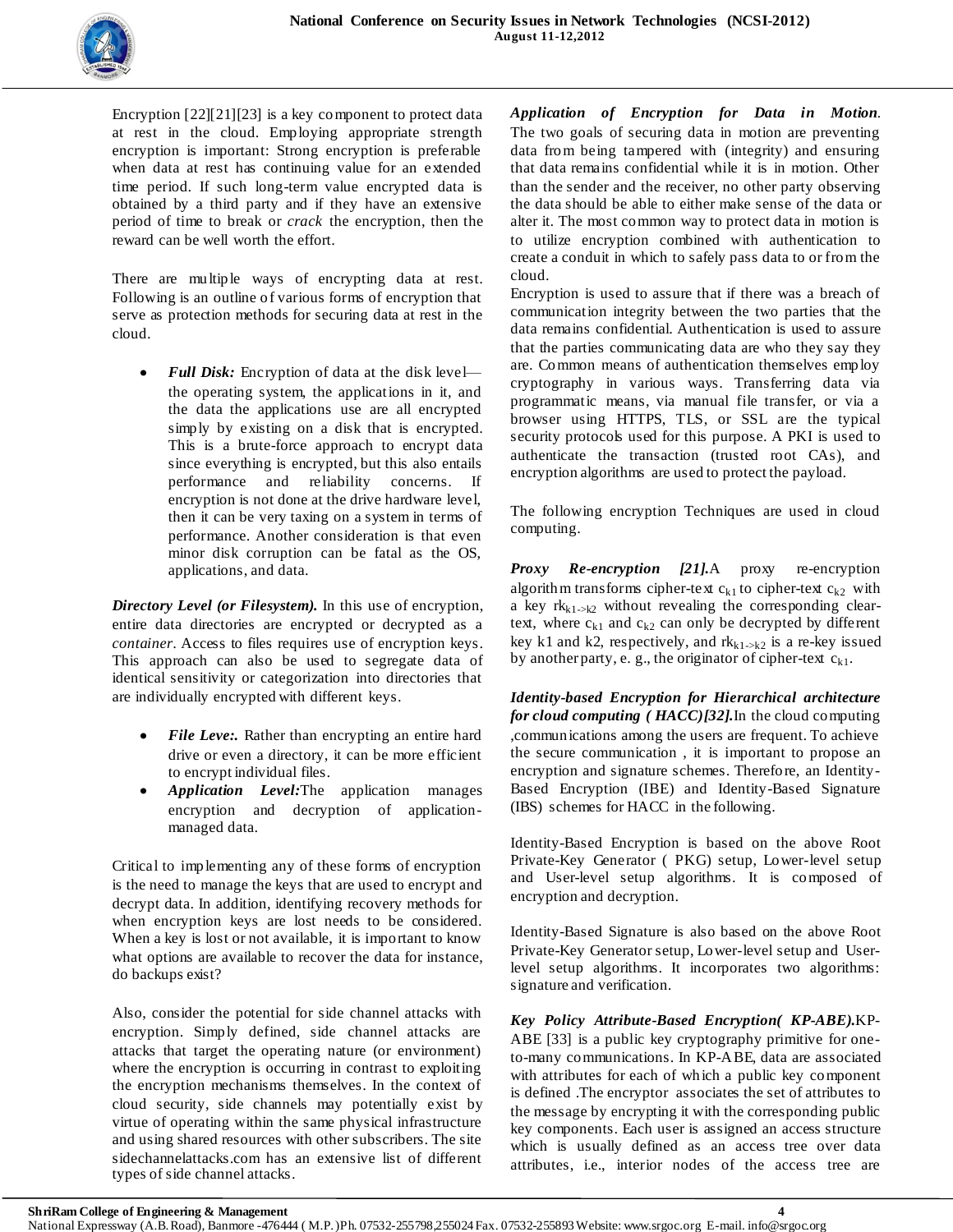

threshold gates and leaf nodes are associated with attributes. User secret key is defined to reflect the access structure so that the user is able to decrypt a ciphertext if and only if the data attributes satisfy his access structure. A KP-ABE scheme is composed of four algorithms which are Setup, Encryption, Key Generation, Decryption.

*Impediments to Encryption in the Cloud.* In one example, a Software-as-a-Service public cloud, because of its very nature, might not allow subscribers to encrypt their data. This may be due to functional limitations with the actual service itself.

In the example of currently available social networks including Facebook, MySpace, and Linkedin, it is simply not possible to use encryption to ensure the confidentiality of your personal information. Nor would the cloud provider have any motivation to agree to allow this kind of data to be encrypted since many SaaS operators might not be able to provide revenue-generating services if they have an obscured view to the data they are interacting with. For instance, if Facebook was unable to intelligently interpret what kind of activities were occurring in their cloud, then how could they target you with advertisements that are most effective if they relate to your posted activities? If your data was encrypted, then that aspect of the provider's business model would be broken.

This same fact holds true to other kinds of clouds as well. IaaS providers might not be capable of encrypting at the operating system level because it would hinder their ability to monitor and therefore manage these instances.

# *E. Data Masking*

Data masking is a technique that is intended to remove all identifiable and distinguishing characteristics from data in order to render it anonymous and yet still be operable. This technique is aimed at reducing the risk of exposing sensitive information. Data masking has also been known by such names as data obfuscation, de-identification, or depersonalization. These techniques are intended to preserve the privacy of records by changing the data so that actual values cannot be determined or re-engineered.

A common data masking technique involves substitution of actual data values with keys to an external lookup table that holds the actual data values. In operation, such resulting masked data values can be processed with lesser controls than if the original data was still unmasked.

But data masking must be performed carefully, or the resulting masked data can still reveal sensitive data. By example, if you mask salary data in an HR database by tokenizing what originally were employee names with name look up keys, the highest salary will probably be the CEOs. By using simple analysis techniques and methodically cross-referencing partially masked records with other employee information, more may be inferred by a process of elimination than should be.

Regardless of the masking method that is used, it is important that structures and relationships that are formed

between database rows, columns, and tables are correctly maintained with each masking operation. By example, if a key to an employee table is EMP\_NUMBER, changes to EMP\_NUMBER must be made with identical changes in all other tables.

Correctly implemented, data masking demonstrates due diligence regarding compliance with data privacy requirements, and it can also be an effective strategy for reducing the risk of data exposure and a good strategy for countries whose privacy requirements preclude the use of cloud computing off-EU territory for privacy information.

# **III. CO NCLUSIO N**

Security in the cloud must be included from the start. This demands a new approach to end-to-end security that support strong isolation of data, even when business process are outsourced into the cloud. Cloud processing needs isolation between users of shared services, as well as isolation between services.

The main issue with KP-ABE is that it would introduce a heavy- computation overhead for the data owner to reencrypt data files and might require the data owner to be always online to provide secret key update service for users. To resolve this issues, we combine the technique of proxy re-encryption with KP-ABE and delegate tasks of data to cloud servers. Confidentiality of user access privilege and user secret key accountability can be achieved.

Proxy re-encryption pairing-based schemes realize important new features, such as safeguarding the master secret key of the delegator from a colluding proxy and delegatee. Secure storage system is an important application of proxy re-encryption.

The driving motivation for role -based access control (RBAC) is to simplify security policy administration while facilitating the definition of flexible customized policies. Today, RBAC is coming to be expected among large organization and the number of vender that offer RBAC features is growing rapidly. RBAC models have been shown to be "policy-neutral" in the sense that by using role hierarchies and constraints, a wide range of security policies can be expressed Security administration is also greatly simplified by the use of roles to organize access privileges.

# **IV. REFERENCES**

[1] G. Atenniese, R.Burns, R.Curtmola, J. Herrring, L. Kissner, Z. Peterson, and D. Song. Provable data possession at un-trusted stores, In Proc. *ACM CCS.Pages 598-609,2007*

[2] G. Atenniese, R.Dipietro,L.V. Mancini, and G.Tsudik. Scalable and efficient provable data possession,2008. IACR ePrint manuscript 2008/114.

[3] K. Bowers, A. Juels, and A. Oprea. Proofs of retrievability: Theory and implementation,2008. Available from ePrint, report 2008/175.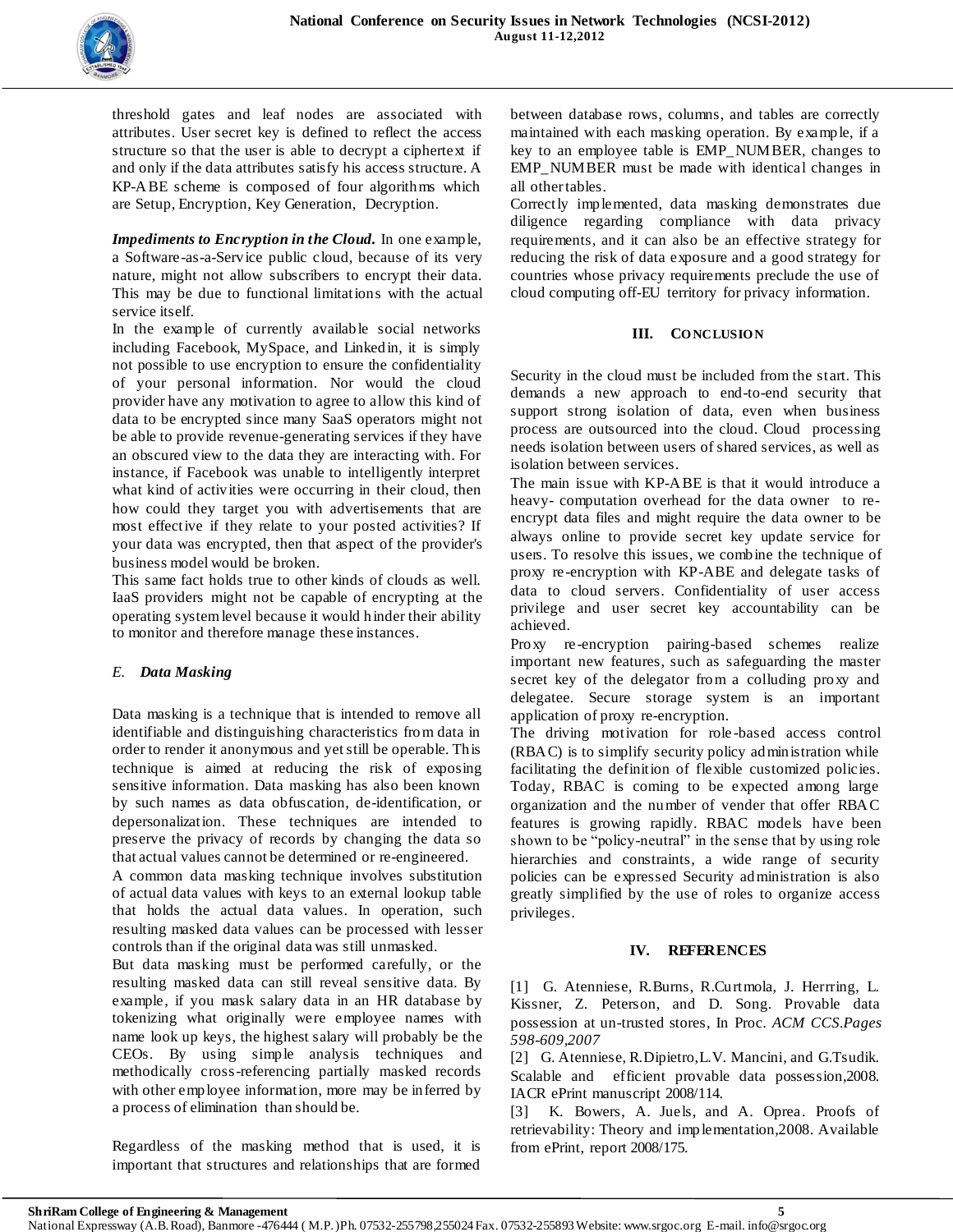

[4] Y. Dodis, S. Vadhan, and D. W ichs. Proof of retrievability via hardness amplification. In TCC,2009.

[5] A. Juels and B. Kaliski, PORs: Proofs of retrievability for large files. In Proc. *ACM CCS, pages 584-597,2007*.

[6] HovavShancham and Brent waters. Compact proofs of retrievability. In proc. *ASIACRYPT'08,pages 90- 107,Berlin*, *Heidelberg,2008.Springer-Verlag*.

[7] M.A. Shah, M. Baker, J.C. Mogul, and R.Swaminathan. Auditing to keep online storage services honest,2007. Presented at *HotOS XI, May 2007.*

[8] M. Shah, R. Swaminathan, and M. Baker. Privacypreserving audit and extraction of digital contents. Cryptology ePrint archive, April 2008. Report 2008/186.

[9] R. Curtola O. Khan, R. Burns, and G. Ateniese. MR-PDP: multiple –replica provable data possession .In proc. Of the *28th IEEE* International Conference on Distributed Computing Systems *(ICDCS'08),2008, to* appear.

[10] J. Hendricks, G.R. Ganger ,and M.K. Reiter. Verifying distributed erasure-coded data. In 26<sup>th</sup> ACM Symposium on Principles of Distributed Computing*(PODC),2007.*

[11] C. Erway, C.Papamanthou, A. Kupcu and R. Tamassia.Dynamic provable data possession. In ACM Conf. on Computer and Communications Security 2009 (to appear) .Available as Cryptology ePrint Archive, Report 2008/ 432.

[12] K.D. Bowers, A. Juels. and A. Oprea, "HAIL: A highavailability and integrity layer for cloud storage," in proc. Of *CCS'09,2009, pp. 187-198.*

[13] M.A. Shah ,R. Swaminathan ,and M. Baker,"Privacy-Preserving audit and extraction of digital contents,", Cryptology ePrint Archive ,Report 2008/186, 2008, [http://eprint.iacr.org/.](http://eprint.iacr.org/)

[14] Q. Wang, C. Wang, J. Li, K. Ren, and W.Lou," Enabling public verifiability and data dynamics for storage security in cloud computing," in proc. of ESORICS '09, Volume 5789 of LNCS.Springer-Verlag, Sep. 2009, pp. 355-370.

[15] C. Wang, Q.Wang, K.Ren, and W.Lou," Privacy-Preserving public auditing for storage security in cloud computing,‖ in proc. of *IEEE INFOCOMM ' 10,San Diego, CA, USA, March2010.*

[16] C. Wang, K.Ren, W.Lou, and J.Li," Towards publicly auditable secure cloud data storage services,‖ *IEEEE Network magazine , Vol.24, no.4, pp.19-24,Dec 2010.*

[17] S.H. Shin , K. kobara," Towards secure cloud storage," Demo for *CloudCom2010, Dec 2010.*

[18] P.F. Oliveira, L.Lima, T.T.V. Vinhoza, J. Barros, M. Medard," Trusted storage over intrusted networks," IEEE *GLOBECOM 2010, Miami, FL. USA.*

[19] M.A. Shah et al.," Auditing to keep online storage services honest," proc. *USENIX HotOS* '07, May 2007.

[20] M. Dijk, A.Juels," On the Impossibility of Cryptography Alone for Privacy- Preserving Cloud Computing," HotSec 2010.

[21] Giuseppe Ateniese, Kevin Fu, Matthew Green, and Susan Hohenberger. Improved Proxy Re-encryption Schemes with Applications to Secure Distributed Storage. ACM Trans. Inf. Syst. Secure., 9:1-30, February 2006.

[22] SamanZarandioon, Danfeng Yao, and VinodGanapathy. K2C: Cryptographic Cloud Storage with Lazy Revocation and Anonymous Access. In proceeding of securecomm, 2011.

[23] H. Xiong, X. Zhang, W. Zhu, and D. Yao.Cloudseal: End-to-End Content Protection in Cloud-based Storage and Delivery Services. In proceeding of securecomm,2011.

[24] Y.P. Chiu, C.L. Lei, and C.Y. Haung. Secure Multicast Using Proxy Encryption. In information and communication ssecurity, Lecture Notes in computer science, 2005.

[25] V. Goyal, O. Pandey, A. Sahai, and B. Waters. Attribute-based Encryption for Fine-grained Access Control of Encrypted Data. In proc. of *ACM CCS,2006*.

[26] S. Yu, C. Wang, K. Ren, and W. Lou. Achieving Secure, Scalable ,and Fine-grained Data Access Control in Cloud Computing . In *INFOCOM '10.*

[27] L. Zhou, V. Varadharajan, and M. Hitchens. Enforcing role-based access control for secure data storage in the cloud.The computer Journal, 2011.

[28] M.L. Daimani, E. Bertino, B. Catania, and P. Perlasca, "GEO-RBAC: A spatially aware RBAC," in ACM Transactions on Information and System Security *(TISSEC),*2007.

[29] F. Hansen and V. Oleschuk," SRBAC: A spatial rolebased access control model for mobile systems," in proc of 8 th Nordic Workshop on Secure IT Systems (*NORDSEC),* October 2003.

[30] American National Standard for Information Technology: Role -based access control. *ANSI INCITS* 359- 2004(2004).

[31] Bacon, J., Moody, K.,Yaom W. :A model of OASIS role-based access control and its support for security. ACM Transactions on Information and System Security *(TISSEC)* 5(4) (November 2002) 492-540.

[32] A. Boldyreva, V. Goyal, and V. kumar.Identity-based encryption with efficient revocation. In *WOSN,2008.*

[33] V. Goyal, O. Pandey, A. Sahai, B. Waters," Attributes-based encryption for fine-grained access control of encrypted data," in Proc. of CCS'06,2006.

# **Author-** Satyendra Singh Rawat



Bachelor of Engineering in Computer Science from Madhav Institute of Technology & Science, Gwalior, M.p., India. M.Tech (CSE) Research Scholar, RKDF Institute of Science & Technology, Bhopal,

Postal Address:

364-Jiwaji Nagar, Thatipur,Gwalior,

Madhya Pradesh, India

PIN Code:474011

Mob. No. +919926959067

National Expressway (A.B. Road), Banmore -476444 ( M.P.)Ph. 07532-255798,255024 Fax. 07532-255893 Website: www.srgoc.org E-mail. info@srgoc.org